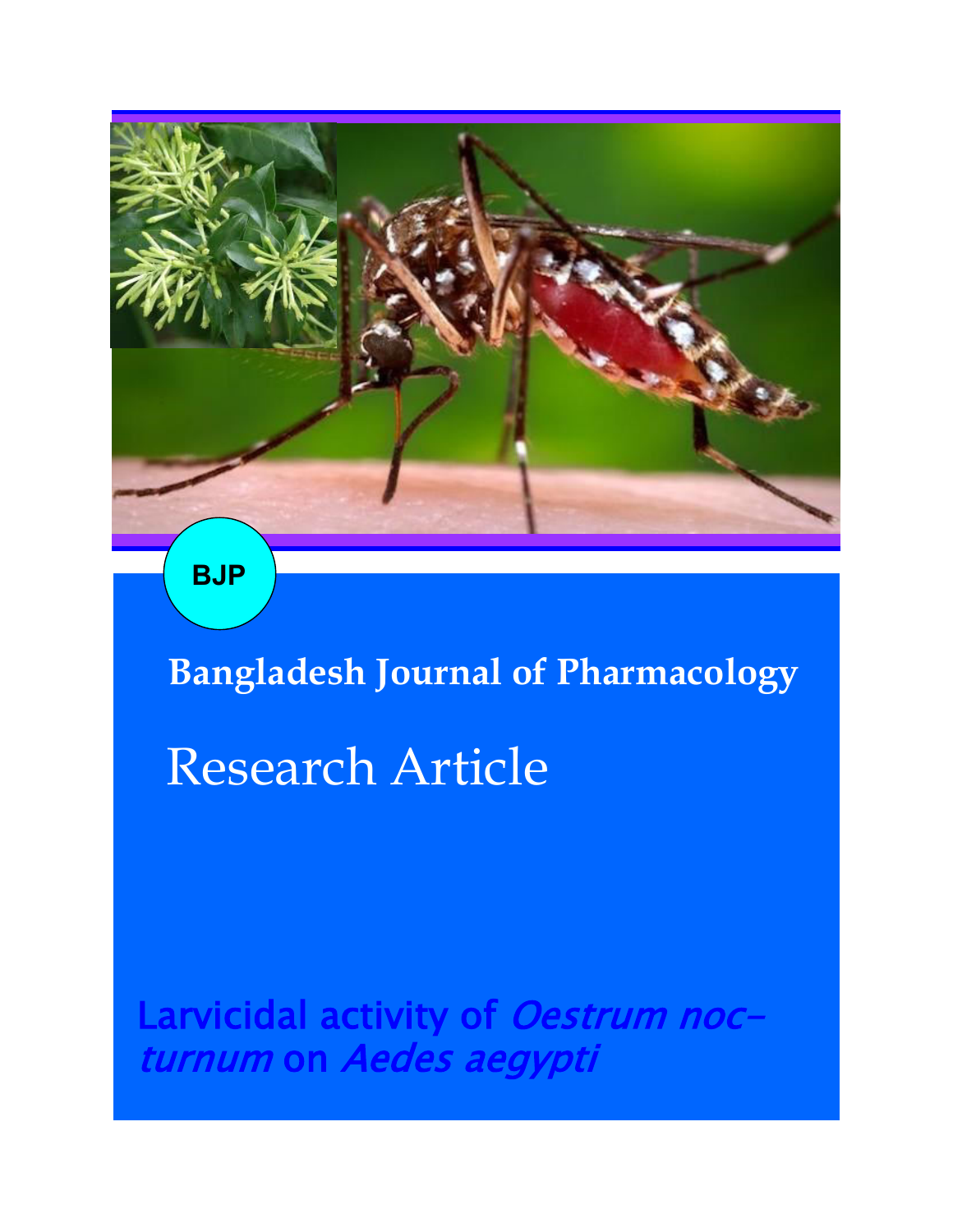#### A Journal of the Bangladesh Pharmacological Society (BDPS) **Bangladesh J Pharmacol 2010; 5: 39-40**

Journal homepage: www.banglajol.info

Abstracted/indexed in Academic Search Complete, Agroforestry Abstracts, Asia Journals Online, Bangladesh Journals Online, Biological Abstracts, BIO-<br>SIS Previews, CAB Abstracts, Current Abstracts, Directory of Open Access tional Pharmaceutical Abstracts, Open J-gate, Science Citation Index Expanded and Social Sciences Citation Index

**ISSN**: 1991-0088

## Larvicidal activity of Oestrum nocturnum on Aedes aegypti

#### **Chetan Jawale<sup>1</sup> , Rambhau Kirdak<sup>2</sup> and Laxmikant Dama<sup>3</sup>**

*<sup>1</sup>Department of Zoology, HPT Arts & RYK Science College, Nashik 422005, Maharashtra; <sup>2</sup>Directorate of Higher Education, Pune, Maharashtra; <sup>3</sup>Department of Zoology D.B.F. Dayanand College of Arts and Science, Solapur 413004, Maharashtra, India.*

#### **Article Info**

| Received:                  | 5 April 2010 |  |  |
|----------------------------|--------------|--|--|
| Accepted:                  | 9 May 2010   |  |  |
| <b>Available Online:</b>   | 2 June 2010  |  |  |
| DOI: 10.3329/bjp.v5i1.4714 |              |  |  |

Cite this article: Jawale C, Kirdak R, Dama L. Larvicidal activity of *Oestrum nocturnum* on *Aedes aegypti*. Bangladesh J Pharmacol. 2010; 5: 39-40.

#### **Abstract**

Aedes aegypti is a vector parasite of the Dengue. New method to control the population of this insect is necessary. In the present work we evaluated the potential of extract from *Cestrum nocturnum* as larvicide. Methanol extract outstand as highly active larvicide, achieving 100% larval mortality in 24 hours when tested in the concentration of 45 pg/mL (soxhlet) and 25 pg/mL (percolation). Any extract exhibiting significant larvicide activity was further fractioned and the fraction tested according to the WHO protocol. One fraction derived from methanol extract present remarkable LC100 at 12 pg/ mL. LC<sub>50</sub> of methanol extract and active fraction were found 14 pg/mL and 6 pg/mL respectively. These fractions will be submitted to further fractions aiming to identify the molecules responsible for the larvicide activity.

#### **Introduction**

Dengue fever is considered as a serious public health problem in the world, mainly in tropical countries where the favorable environmental conditions are responsible for the proliferation of vectors Aedes aegypti. Among the arbovirus in India, distribution of all the dengue virus type is continuously expanding. Remarkably the reemergence of Chikungunya virus (CHIK) since 2005 is posing an additional concurrent diseases burden in the country including the Maharashtra. Both these virus are born by the mosquito A. aegypti (L) (Diptera:Culicidae) (Fulmali et al., 2008; Kumar et al., 2008). Periodic treatment with chemical insecticides and synthetic pyrethroids are done in breeding sits. Due to environmental concern on use of existing synthetic insecticides for vector control and further risk of development of widespread insecticides resistance in disease vector; interest on possible use of environment friendly natural products such as extracts of plants or plant parts increased for vector control. Sukumar et al. (1991) listed 346 species for 276 genera and 99 families which have been tested against mosquitoes for various effects such as toxicity, growth inhibition, ovipositional determinacy and repellent.

This list includes many species from Solanaceae family. Recently, Ghosh and Chandra (2006) and Ghosh et al. (2008) evaluated phytosteroidal compound of mature leaves of day jasmine *Cestrum diurnum* (Solanaceae:Solanales) against larvae of Culex quinquefasciatus (Diptera:Culicidae) and Anopheles stephensi. This study with plant extracts has been pointed as a promising alternative to combat this vector. In this work we evaluate the potential of extract from C. nocturnum as larvicide.

### **Materials and Methods**

#### *Plant species*

*C. nocturnum* leaves were collected from gardens at Nashik city, Maharashtra State, India, in December 2008. Leaves were shed dried and powdered.

#### *Plant extraction*

The leaves were macerated and sequentially extracted with hexane, ethyl acetate and methanol using soxhlet and percolation extraction separately. The solvent were evaporated on rotary evaporator. Any extract exhibiting significant larvicide activities were further fractioned by filtration in silica get eluted with hexane-ethyl